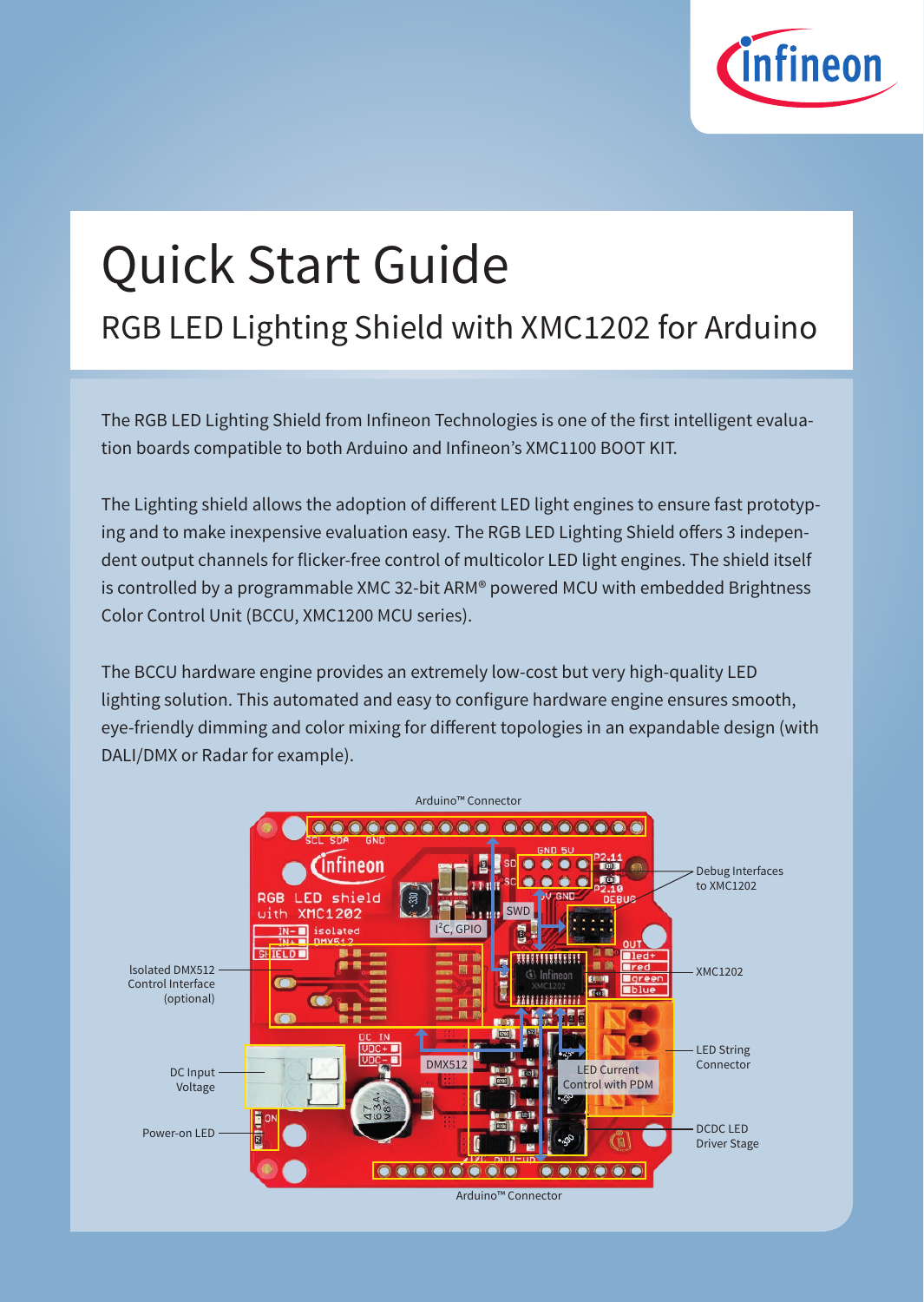#### **Getting Started**

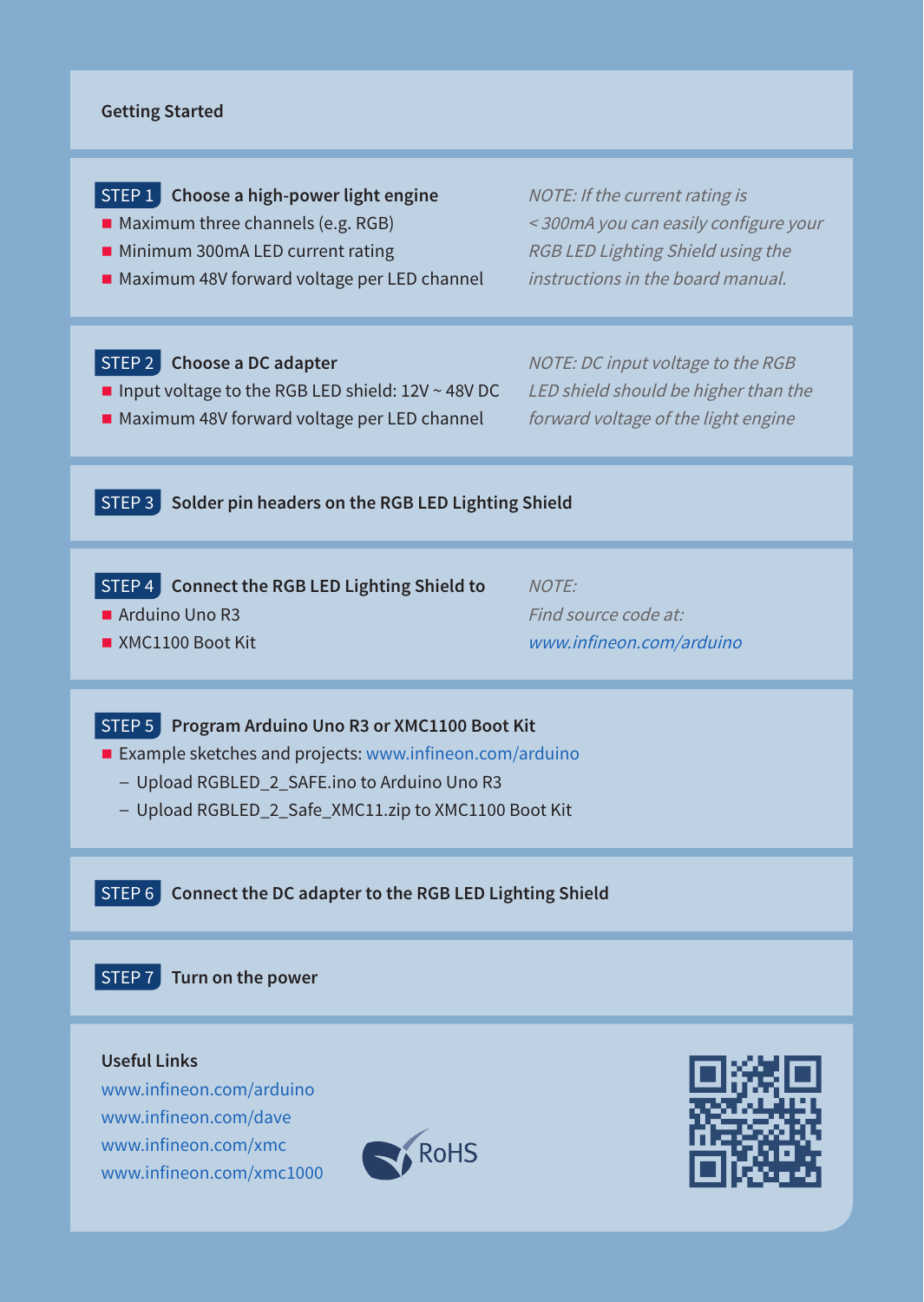### **Features**

- Compatible with Arduino Uno R3 and XMC1100 Boot Kit from Infineon
- **Fully configurable for different light** engines
- Can be easily adapted/programmed to various light engines and any input voltage (within operating conditions)
- Wide DC input voltage range
- $\blacksquare$  Simple I<sup>2</sup>C interface

#### **Benefits**

- **Fast prototyping of LED lighting**
- **Flicker-free light thanks to high-speed** pulse-density modulation
- Easy-to-use dynamic dimming and color control
- DC-DC LED current control with high efficiency
- Small size thanks to high-frequency current control (high power density)
- Backdoor access to on-board microcontroller (advanced users only)

**Applications LED Lighting** 

| <b>Type</b>           | <b>Description</b>                                                                                                                                                                         | <b>Ordering Code (OPN)</b> |
|-----------------------|--------------------------------------------------------------------------------------------------------------------------------------------------------------------------------------------|----------------------------|
| XMC1202-<br>T028X0016 | 32MHz ARM® Cortex™-M0 with Brightness<br>Color Control Unit (BCCU), 16kB Flash,<br>16kB RAM, rich analog mixed signal, Timer/<br>PWM and communication peripherals in<br>TSSOP-28 package. | XMC1202T028X0016AAXUMA1    |
| BSR606N               | OptiMOS™-3 Small-Signal-Transistor,<br>N-channel with max 60m $\Omega$ R <sub>ps(on)</sub> at V <sub>GS</sub> = 10V.<br>Qualified according to AEC Q101, logic level<br>(4.5V rated).      | BSR606NH6327XTSA1          |

#### **Features**